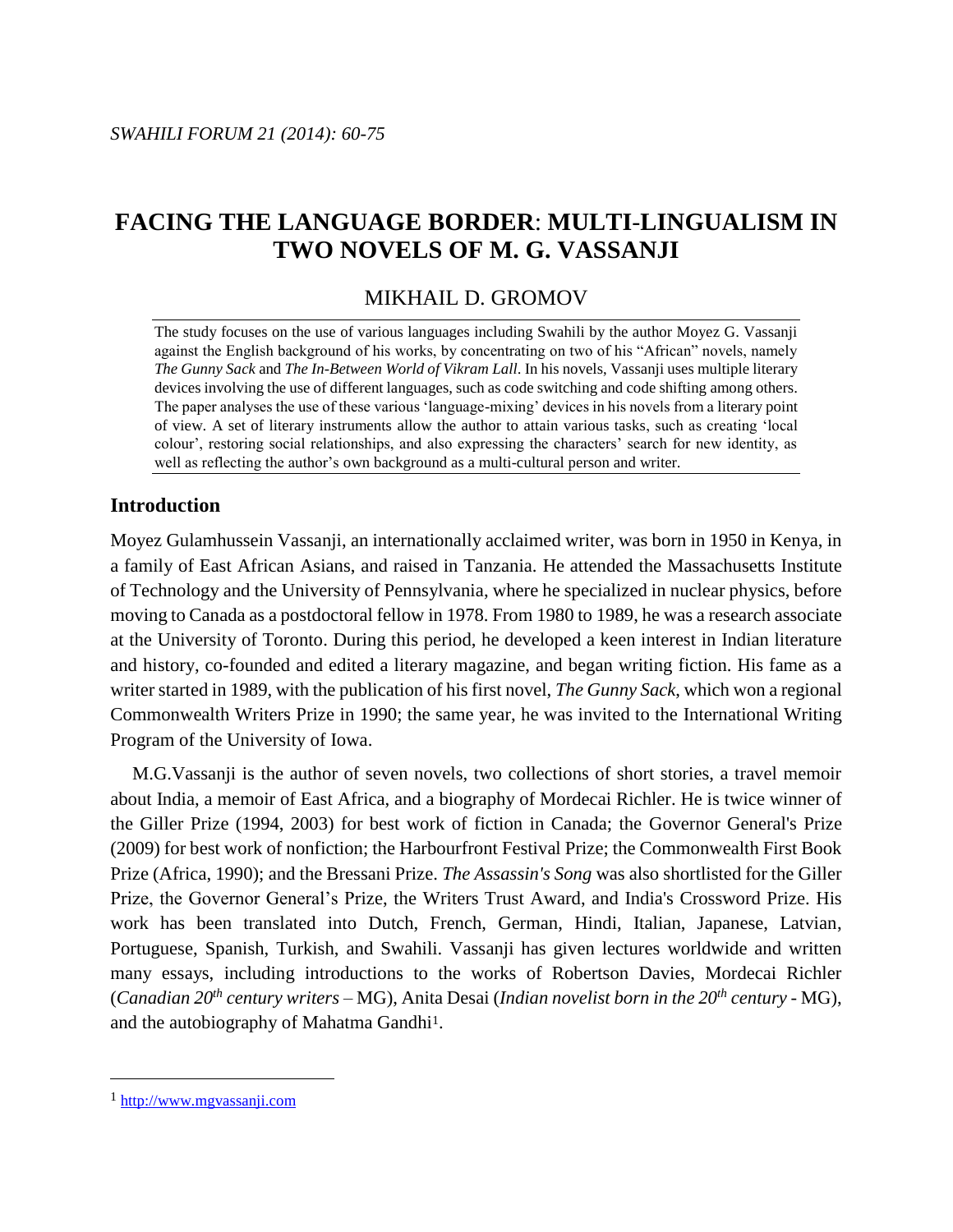To say that Vassanji's works feature colourful language and the masterful use of style has become almost a commonplace in the critical publications on his books. Critics even describe his prose as the one where "each episode, place and personality is drawn in fine and vivid detail" (Jean Patterson in *Orlando Sentinel*) or even as "an extraordinarily colourful and richly complicated carpet" (Toronto Star). <sup>2</sup> In fact, one would hardly doubt the stylistic abilities of one of the most gifted authors born on East African soil. However, it looks like the stylistic features of his works have so far received less critical attention compared to thematic concerns or setting of his novels and short stories. This paper is trying to trace how the author uses various languages in the stylistic, thematic and, not to the least extent, ideological palette of his texts. This last aspect inevitably compels to expand the borders of purely stylistic analysis and to appeal to historical, cultural and other similar issues as reflected in Vassanji's works.

In order to understand the way and the purpose of using languages other than English in, at least, selected works of Moyez Vassanji, it would be reasonable to answer at least two questions. One how and for which purpose does the author use what I would call "language-mixing devices" (such as code-switching and code-mixing)? Two - what does he write about languages, including English, but mostly African and Indian ones, and which roles, according to the writer, do these languages play in the lives of his characters and societies he describes? I will try to answer these questions mainly by using the material of two of his novels, namely *The Gunny Sack* (1989) and *The inbetween world of Vikram Lall* (2003), since I believe in these books the necessary linguistic data is contained not only in abundance, but is used in the way that allows to fulfil the above-set tasks. According to Paul Bandia,

African writers<sup>3</sup> [those who write in European languages  $-$  MG] use [the African  $lange(s)$  to express certain specific functions in social interaction situations, and also some community-specific ways of communicating. The most common form of code-switching and code-mixing used by African writers is changing between vernacular language(s) and the European language. When African writers cannot adequately express African socio-cultural reality in a European language, they resort to the use of indigenous words and expressions. (Bandia 1996: 140)

Along with that,

 $\overline{a}$ 

[t]he main motivation for the use of native words and expressions is their socio-cultural relevance […]. Besides preserving meaning and compensating for a lack of adequate terminological equivalence, native words and expressions add local colour to the text,

<sup>2</sup> Although these two quotes are taken from the cover notes for *The Book of Secrets*, Vassanji's novel published in 1997, in my opinion they are applicable to his prose in general.

<sup>3</sup> It may be debatable, whether Vassanji can be considered an African writer. However, here I will use the words of Tanzanian literary critic Mugyabuso Mulokozi, who stated in an interview: "If Vassanji speaks about Tanzanian problems, that is, he gets his impetus from Tanzanian life, which he experienced before he went abroad – he will still remain a Tanzanian author" (Mazungumzo 2001: 90) (my translation).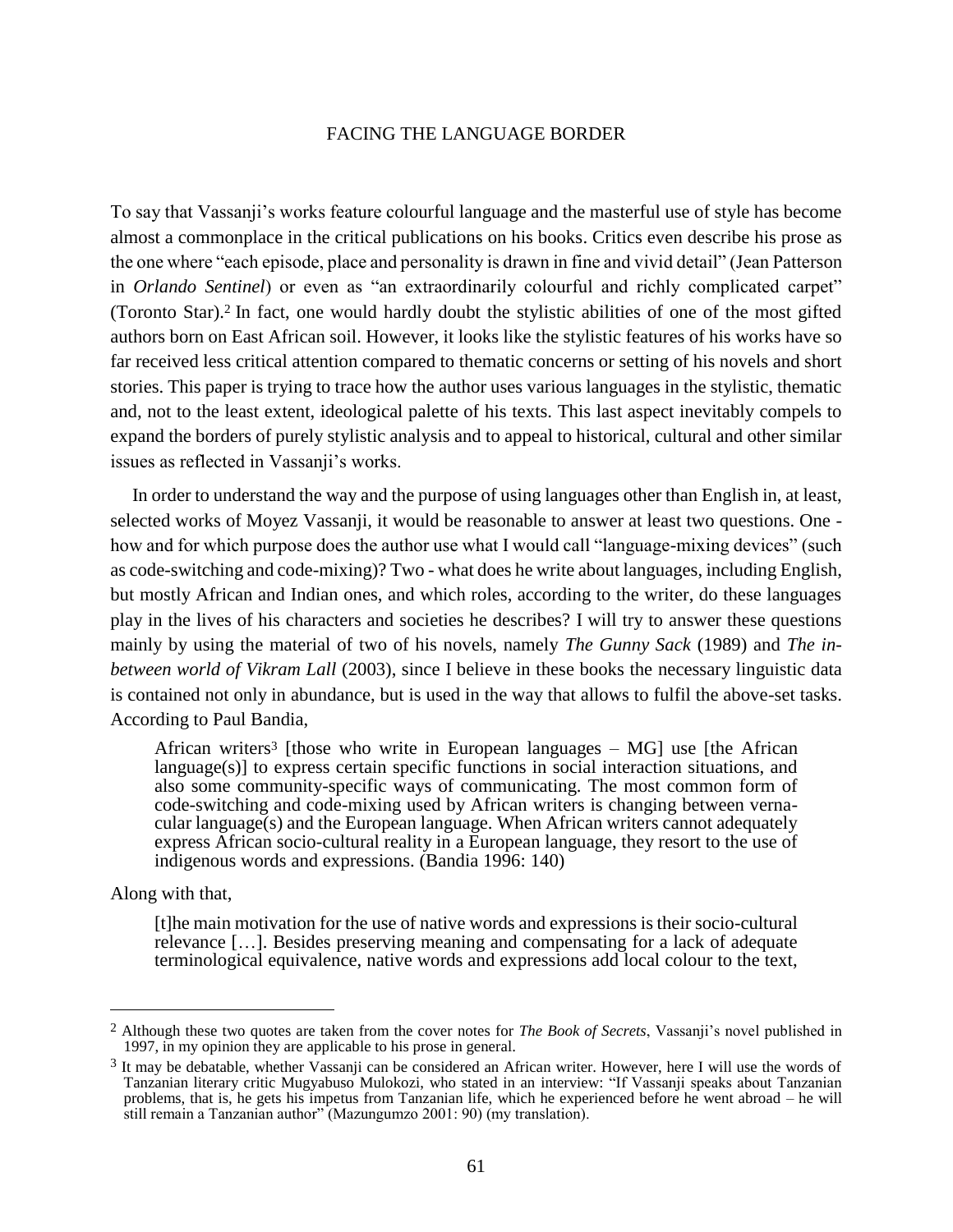and putting them side-by-side with their gloss, explanation or translation, enriches the text from a stylistic point of view […]. Through code-switching and code-mixing, African writers use native words and expressions [...], as a means of achieving relevance, [...] authenticity and local colour without necessarily modifying the grammatical structure of the European language (used) (Bandia 1996: 143).

It is also quite obvious that Vassanji really profoundly uses the local languages both to spice up his texts with 'local colour' and to introduce and describe the local cultural phenomena. As a small example of the latter, the Swahili word "kitumbua" looks much more appropriate in a novel text than a cumbrous explanatory entry such as "a local rice-flour sweet fried pie". Moreover, Vassanji's literary skills enable him to frequently use these words in self-explanatory way (although, for being on a safe side, providing also a glossary). At the beginning of the book for example, the word *mchawi* (a sorcerer, wizard) is not translated or explained directly, but its meaning is rather implied in the following text.

This bwana Khalfaan had moved into Matamu from the Kilosa area a few years before [...], and was a mchawi of renown. It was said that he head predicted the arrival of the Europeans […], had a cure for every ailment, and to protect the village from attack he had the medicine that would make its huts appear as ant hills. (26)

However, even using these words for this rather 'conventional' purpose, Vassanji in fact goes far beyond it. Through masterful use of the non-English words and expressions, he manages to express the characters' ethnicity, cultural background and social stand. In the long run, it allows him to create the specific atmosphere of "East Africanness", to present the region as a contact zone of various cultures, mentalities and attitudes. This ability of brilliantly using the 'language –mixing devices' became apparent already in his debut novel, *The Gunny Sack*.

## **The Gunny Sack**

This first novel of Vassanji, that some scholars refer to as "a book that in the most penetrating manner captures the Asian people's search for identity in the sub-region" (Ilieva & Odiemo-Munara 2011: 197), is also the one in which the author establishes many stylistic features of his further books. This was convincingly commented on by M. L. Pandit in his essay on Vassanji's novel:

Even before the reader starts on his journey of discovery of this sea of a novel, he notices several interesting things about it, which provoke his thought. […] The non-English words, mostly in Swahili and Cutchi-Gujarati, are intended to be integral to the text […]. The choice of the word 'sea' to describe the novel is deliberate. For, even as it maintains the tradition of the European realistic novel in its selective combination of fact and fiction, *The Gunny Sack* also relates to the Indian epic traditions of the Mahabharata and the Kathasaritsagar, the latter literally meaning a sea of fiction formed by the mingling of several streams of narrative. Vassanji's novel conforms to that description as it mingles the Indian-Gujarati strains with the Zanzibari-Kenyan-Tanzanian elements of African origin […].The linguistic features of the novel –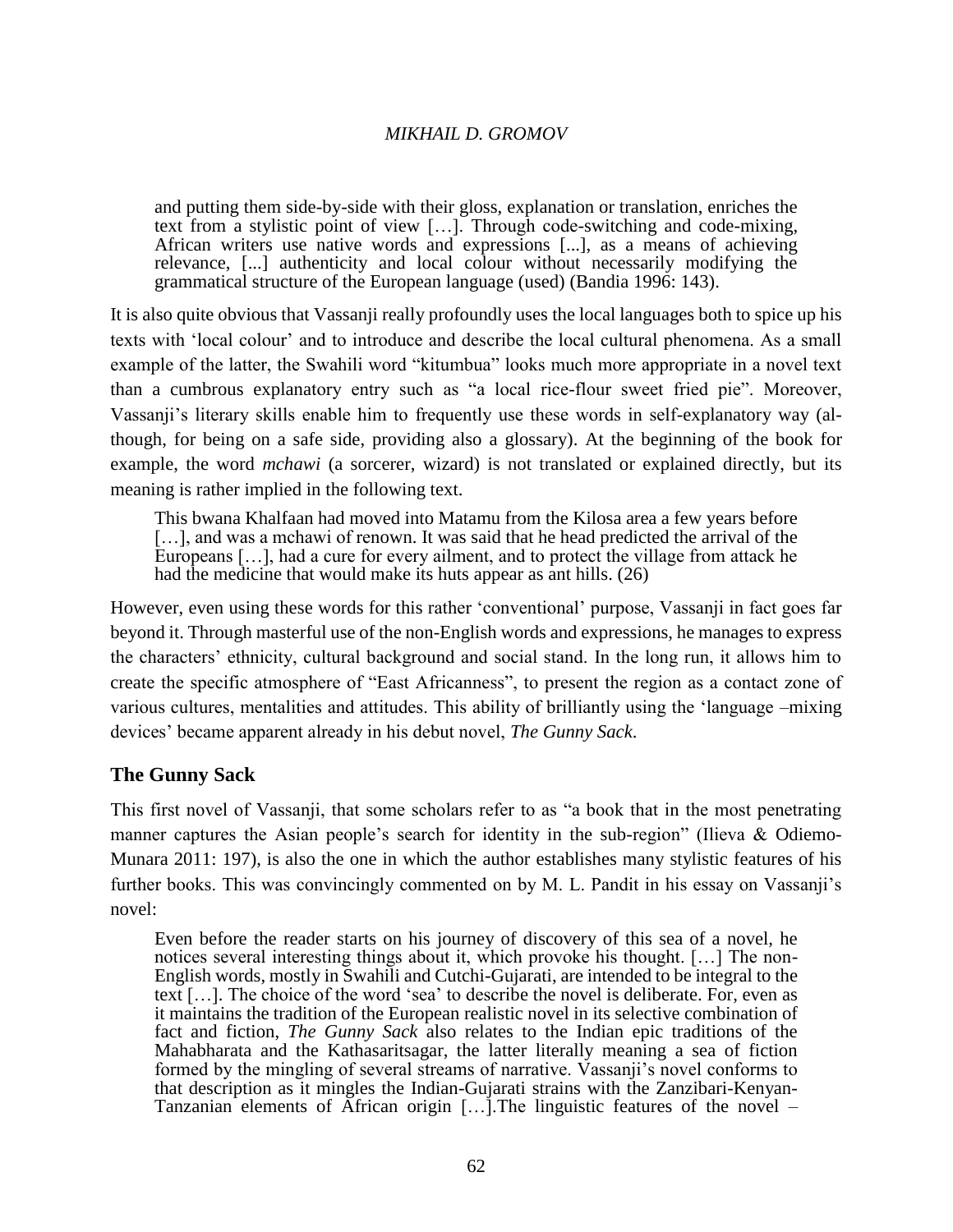European, African and Asian – are part of its exquisite flavour, and do full justice to the multicultural fare served by the author. (Pandit 1996:111)

I would add that these "European, African and Asian" linguistic features of the novel, manifested primarily, and sometimes solely, through 'language-mixing' devices, serve, as noted above, other purposes beyond the creation of the novel's "exquisite flavour". These purposes, in the end, provide the reader with a better grasp of the idea that seems to lie in the foundation of this captivating work – the search of East African Indians for a new identity.

In fact, Vassanji starts mingling the languages already in the very first lines, for the novel's epigraph is given in two languages. It contains a three-line excerpt from a classic Swahili poem *Utenzi wa Inkishafi* by Sayyid Abdallah bin Nasir and six lines in English from a poem *Vacillation* by W.B.Yeats, both excerpts speaking of the futility of human effort. It seems that already in this very first textual (or, rather, 'para-textual') fragment of the novel the author uses this bi-lingual quote to define the general mood of the novel and orientate the reader towards the author's message. This message, as I suggest, is to glorify in an almost epic manner a no less epic quest of his people for their new self - regardless of how successful or otherwise the results of this quest were.

I will not completely disagree with Justus Makokha who states that the identity of Asian Africans lies in their interstitial position (Makokha 2009: 68-69) – it definitely and obviously remains so in the long run. However, as put by Makokha himself, there was "order before disruption and the imagined, originary moment when fear and unhomeliness were imagined as nonexistent" (71). In other words, in colonial times, or, as characterized by Vikram Lall, the main character of another of Vassanji's novel dealt with in this paper: In the "colonial world of repressive, undignified subjecthood, as also of seductive order and security" (7), where everyone was shown a place in hierarchy, Indian immigrants and their descendants seem to start occupying their own niche in East African society. Through the life of the main character of the novel's first part, an India-born Muslim of a fictitious Shamsi community named Dhanji Govinji (name can roughly be translated as "Wealth to (of) god"), and his relatives and children, the author speaks of established and strengthening position of the Indians in the region. He stresses their good relationship with their neighbours – the coastal Swahili people, a "respectable and prudent Swahili company" (21), (even Govinji's body, after his untimely death caused by his own grave mistake, was found by a Swahili woman cake-seller, 42). In Matamu village, in its heyday inhabited by several Moslem (Swahili and Shamsi) and Hindu families, "Diwali and Idd were celebrated jointly and with great pomp, with processions, dances, and feasts; surely a sign, as any, of prosperity and stability" (41).

Even with the Germans, the ever-strong colonisers, the Indian community managed to establish acceptable terms. For example, when the German soldiers searched all the houses in Matamu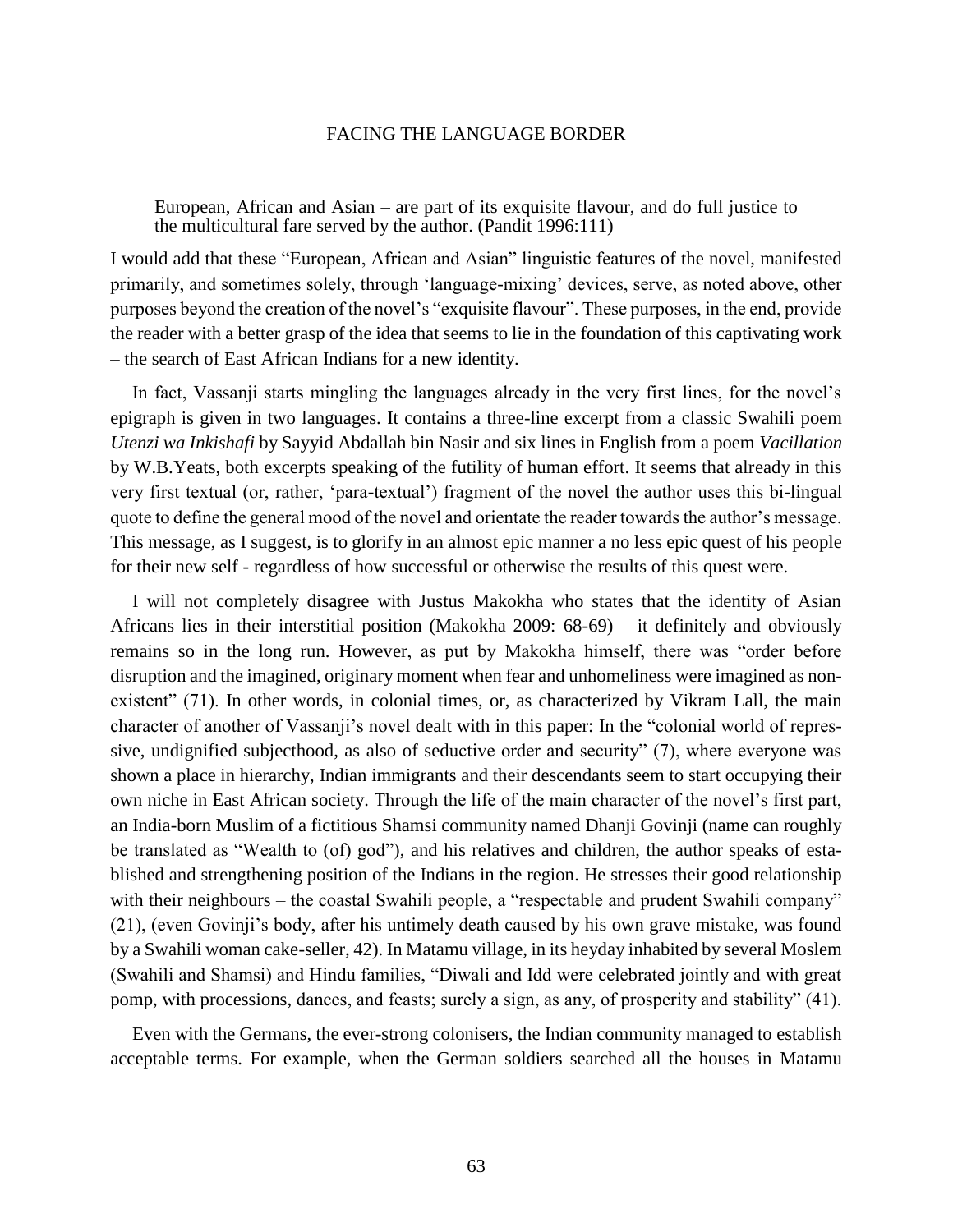looking for three maji rebels<sup>4</sup>, Indian houses were spared from search (19-20). At the same time, in order to keep the relationship with the local community, it was Govinji, who hid the rebels from search and later helped them escape unscathed. Vassanji does not specify the language in which, say, Germans and Indians, or Indians and Africans communicate in colonial Tanganyika (except specific cases, such as one of Govinji's relatives named Abdul, who learned German in local German school and became "a lifetime friend of Germany" – 51). However, it appears that even "by default" it should be Swahili, for exactly Swahili, according to the historical sources, was the language of communication in German East Africa (see, e.g. Malik 1996).

After British advent, although facing certain difficulties, the descendants of Dhanji Govinji successfully go on in major East African cities. They settle in Mombasa, then Nairobi. For Salim, Govinji's grandchild, who overtakes the narration for the second part of the novel, Nairobi for a long time remains a 'vision of paradise'. Finally they stay in Dar es Salaam, as Salim says, "frightening until you know it, mysterious until you grew with it", again managing to acquire a niche in the local society. In those days, Swahili again seems to enter quite firmly into the everyday life and mentality of the community. Salim and his siblings, growing up against the Swahili background of the immediate neighbourhood (87), acquire the habits of language mixing very quickly, and soon Salim's elder cousin Shamim tells him stories with "'Once upon a time' in English and then mixed with Cutchi and Swahili" (97).

Independence and subsequent times brought many changes to the lives of Salim, his family and the entire community. The old colonial world with its "colonial fiat and segregationalist policy" (Makokha 2009:69) has fallen apart, so Salim and his numerous relatives are again trying to reacquire a distinct identity, a sense of belonging to the new East African milieu, where the 'white-Asian-African' hierarchy has lost its meaning. As again put by Makokha:

Vassanji draws our attention not only to circumstances under which Asian Africans developed their interstitiality but also to the fact they have lost their sense of a secure identity, theirs is now an identity of the in-between space […] Salim and his like now have to adopt and adapt to an atmosphere of an unknown, unfamiliar environment that is East Africa after independence. (69)

And one of the ways – and moreover, important ways – of this adaptation is the acquisition of the language, namely, Swahili, through which Salim and "his like" seem to procure for a new Tanganyikan and, later, Tanzanian identity. For Salim it is even more important – his grandmother, Govinji's first wife, was an African slave woman named Taratibu (Cautious), and this drop of her African blood (a 'whiff', as he puts it) in his veins is still one of the major concerns of Salim.

 $\overline{a}$ 

 $4$  Maji-Maji – violent resistance to colonial German rule by several indigenous communities in [German East Africa,](http://en.wikipedia.org/wiki/German_East_Africa) lasting from 1905 to 1907 and suppressed by colonial authorities.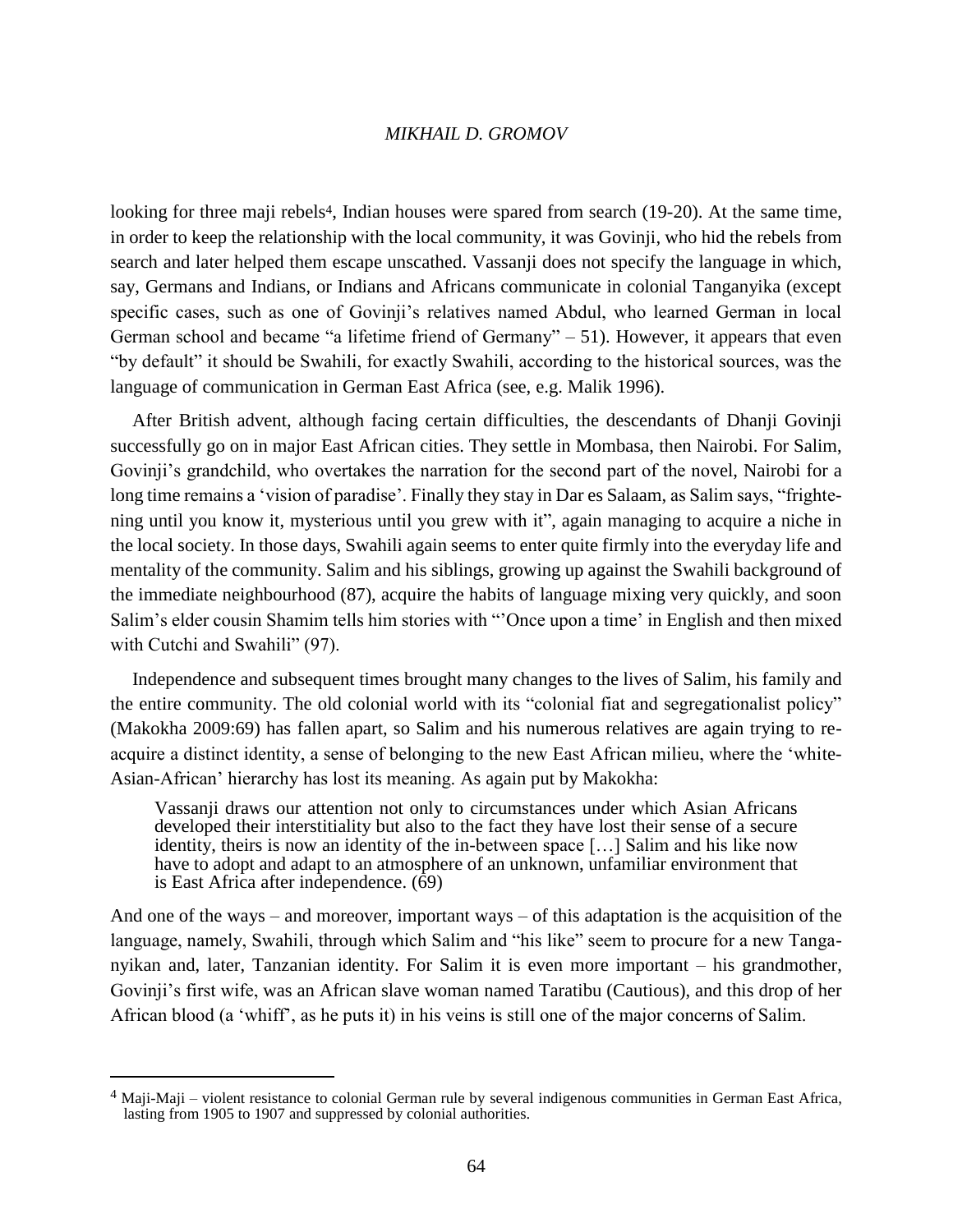Even on the eve of independence, preparing for the elections to the first Tanganyika's selfgovernment, the most prescient Indian candidates involved Swahili in their campaigns. For example, Fateh the Coalseller, nicknamed Sungura (the Hare) after the cunning character of Swahili animal fables, not only waged his campaign entirely in the language (148), but even "threw his challenges in Swahili, while he was answered in English" by his local rivals, Dr. Kara and Mrs. Patel. "Whatever Swahili Dr. Kara had spoken in Mombasa, now eluded him"; however, Mrs. Patel, who build her platform on the notions of "African country; races living in harmony […]; we are all Tanganyikans now […] was acquiring the language and could read her speeches in it" (147).

The author describes in detail the episode in which TANU activists use a well-known Swahili funny story (in which an African servant slaps his white master, because of the latter's ill-spoken Swahili, misled by the consonance between the words "coffee" and "kofi" – Swahili for "slap") in the electoral campaign (152-53). "The crowd is hilarious" – and Salim and other Indians are also in this crowd. Nuru Poni, a.k.a. A. A. Raghavjee, the one with the best command in Swahili among the local Indians, invites an African *shehe* to teach Quran to his children and later goes as far as supporting interracial marriages (185).

The importance of the language in the new independent Tanganyika – and especially its importance for the local Indians – is stressed in many episodes. In the march to support the President Salim and the "men and boys of Kichwele and Viongozi marched behind Nuru Poni. We wore kitenge and khanga shirts, we took with us the President's picture, we carried banners proclaiming our loyalty and we sang and danced. And when we reached State House, Nuru Poni made a speech in Swahili that did us proud" (184). Swahili serves the Indian community's different needs, from begging with the African neighbour for returning of the fallen cricket ball (117-118) to resolving the conflict with the same neighbour if the boys misbehaved ("all the three Ponis were fluent in Swahili": 119). In the end, it looks like Swahili, as a symbol of their new nation and identity, becomes really part of the personality of young Tanzanian Indians, relatives and friends of Salim. In a moving episode about a farewell party of Nuru Poni's son, who goes for overseas studies, Hassam, a local singing talent, "former Elvis and now Beatle fan", tries to entertain the guests with a Beatle medley. In refusing to sing Elvis or Jim Reeves, he agrees to end with *Kwa heri*" (225) a popular Swahili song of those days, title meaning "Goodbye" – in literal translation, "For the luck".

The importance given to the language by the government is also obvious. Amina, Salim's African girlfriend, whom he met at the National Service camp, was asked to give to the cadets lectures in politics and culture. The girl was in no doubt about the language of her lectures – "She decided she would read to her class. First she gave them Abdel Latif Kofi (a Swahili poet from Lamu, one of the characters – MG), then Shaban Robert. She translated excerpts from Chinua Achebe" (221). And it is exactly through Amina, through their love relations and spiritual bond,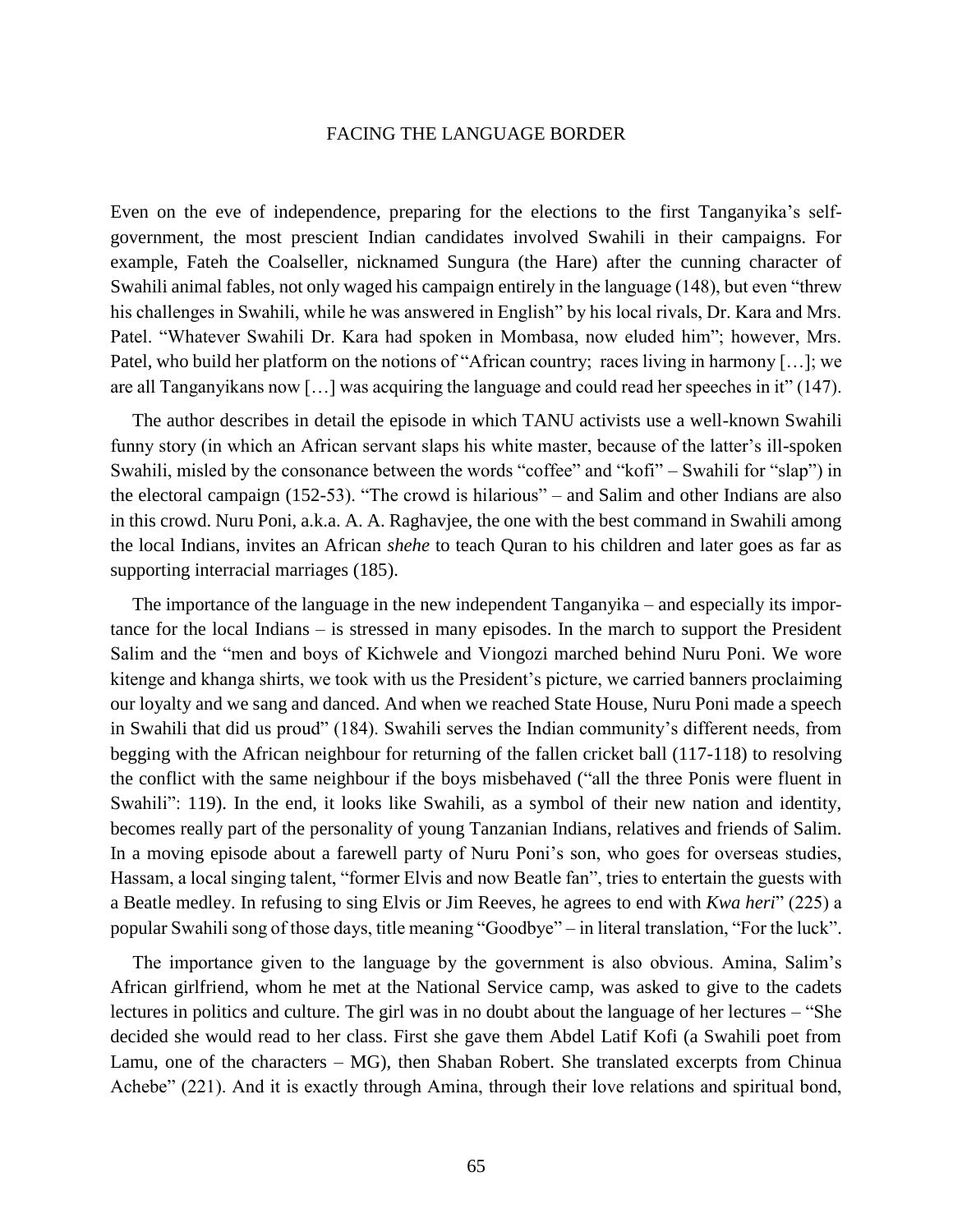that Salim's serious, self-conscious attempts to acknowledge his current and acquired new identity got their start. Identity, ethnicity, race were already the topics of their very first conversation – and already then the language issues became involved. In fact, it started with Salim's surprise at the sight of a book in Amina's hands:

Salim: "Abdel Latif Kofi – *Songs of Captivity*. You are reading poetry".

Amina: "Yes, Indian. Poetry of my kinsman, in my own language. But what do you do to pass your time, Indian?  $[\dots]$ 

Salim: "Why do you call me 'Indian'? I too am African. I was born here. My father was born here – even my grandfather!"

Amina: "And then? Beyond that? What did they come to do, these ancestors of yours? Can you tell me? Perhaps you don't know. Perhaps you conveniently forgot – they financed the slave trade!"

Salim: "Not all of them…"

Amina: "Enough of them!"

Salim: "[…] and what of your Swahili ancestors, Amina? If mine financed the slave trade, yours ran it. It was your people who took guns and whips and burnt villages in the interior, who brought back boys and girls in chains to Bagamoyo. Not all, you too will say [...].  $(211)$ 

It seems that Salim tries to establish a sense of equality or at least resemblance, between him and Amina, reminding himself that Amina's ancestors were also initially strangers here. In fact, Amina herself admits that resemblance, when afterwards she silently continues her conversation with Salim in her thoughts:

It was not only you who were brought up with a sense of modesty, Indian. My mother never showed her face outside, she went about in a *buibui*. Your mother, you say, runs a store wearing a dress […] Perhaps they have met. Do you know what it was like to be an African in colonial times, Indian? It was to be told that no matter what you achieved, you were ultimately a servant […]. After all this, what of self respect? How many years before we regain it? I look at an Indian or a European, and I wonder, "What really does he think of me?" (211)

Actually, Amina poses to herself similar questions as Salim does – but Amina beats him seriously by the fact that her language, language of her kinsmen, is rooted on this soil. In view of this, it seems that not by chance the author made his Amina, of all Tanzanian ethnicities, a Mswahili – a coastal, the bearer of the purest and the richest variety of the language. And exactly through the involvement of the Swahili language the first major step on the way of two communities towards each other is made – for the first person who managed to break the wall of alienation between them was Salim's old grandmother, Ji Bai: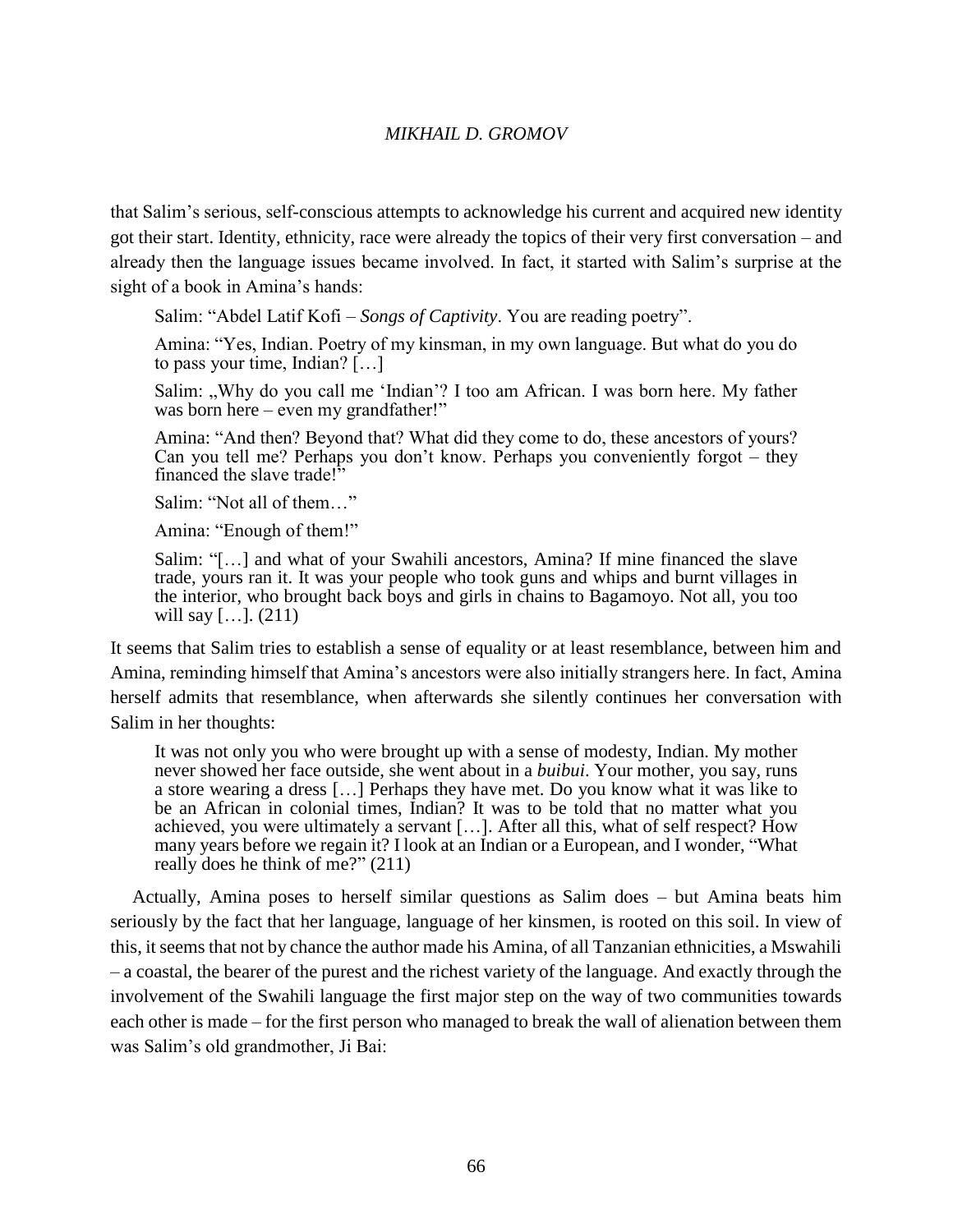Amina and Ji Bai. They simply fell in love. […] Old, bony Ji Bai could match Amina word for word. Among her friends were more Africans than Asians [...] 'Nyerere<sup>5</sup> is my son', she once told us. 'We Mswahili, nini?' Amina asked her, another time, to which she said, "Yes, I am Swahili… and Indian and Arab… and European", at which point she walked stiffly up and down, as she thought the Europeans did, and sat down giggling. (228)

Later in the same episode Ji Bai and Amina together do the 'maji maji' dance, commemorating the freedom fighters of the old days, and "a few young men joined in from outside, and the whole shop was going maji maji  $[\dots]$ " (227-8).

This small episode bears, in my view, a nevertheless considerable symbolic meaning. It seems that it is not just by chance that Amina tries to manifest her affection to Ji Bai by suggesting the commonality of language. Of course she knows that the old Indian woman is not a 'Mswahili'. But by calling her one, she acknowledges their common belonging to this land, fertilized by the bones and blood of their ancestors. The land which they are now supposed to share on equal grounds (and in Ji Bai's vision it extends over everyone who lives on it – Africans, Indians, Arabs and Europeans), and also acknowledges Ji Bai's competence of Swahili language. It is in this spirit – which is also an overtly anti-colonial spirit as founding element of the Nation - that Africans and Indians get together in the 'maji maji' dance. How serious Amina's determination was from now on to treat Indians as her compatriots and equals, and how important, in her opinion, was the role of language, is shown in another episode. Matured and sophisticated Amina, back in Tanzania after her overseas studies, at the gathering of her 'comrades-in-thought' again raises the questions of belonging and identity of East African Indians:

In Dar, at Amina's house, we said Tanzania is different, its Asians more truly African. Indians have been on the coast for centuries, and they speak English - Amina attested, having come from abroad – quite differently from Indian Indians. There is a distinct Swahili-ness to their English. And ask them, she exhorted, the Indian term for *bakuli*, or *machungwa*, or *ndizi*, and you'll catch them at a loss. As for their brand of Swahili: first, there are several brands, from the bad (*kuja-ne*! or *kuja-to*!)<sup>6</sup> to the good – which if you want to hear, go and talk to Mama Ji-Ji (Ji Bai – MG) opposite the market; and second, have you heard the Swahili the Africans speak in Nairobi (*eti, kula maji*! or: *mutu mubaya*!)? And who would deny that a *chapati*, or a *samosa* or a curry were not Coastal food? Even *biriyani*. And have you seen the furniture of a traditional Swahili home? There you'll see Indian influence.

 $\overline{a}$ 

<sup>5</sup> Julius Kambarage Nyerere (1922-1999) was known for his efforts to fight against racial discrimination in colonial and post-colonial times, and his attempts to create a sense of nationhood among Tanzanians beyond religious and racial divisions as part of his domestic policies.

<sup>6</sup> Here, the wrongly used imperative "come!" (*kuja* instead of *njoo*) is mixed with exclamations found in some Indian languages, such as Gujarati.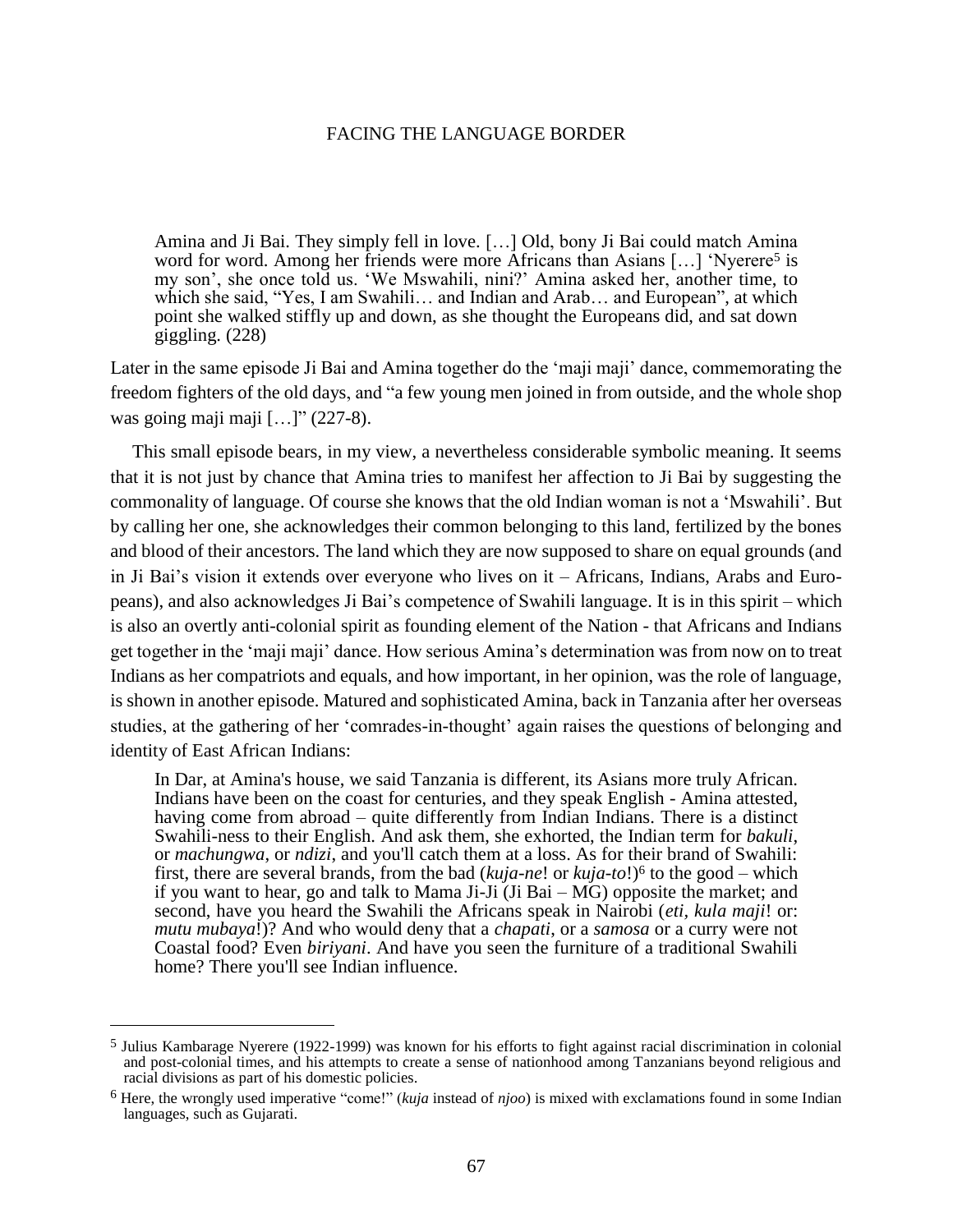And have you heard a Zanzibari *taarabu*? Hum it for an Indian and he'll give you the words in Hindi. There.Thank you, Amina, I said. (245)

"Thank you, Amina" is apparently the best way Salim can present his gratitude – for in Amina's case he met a genuine – even if maybe a sole – attempt, made by a person from "the other side", to verbalise – and maybe even to formulate–his own hopes and aspirations, to acknowledge his equality. Amina goes, in fact, as far as acknowledging the Indian contribution to the development of Swahili language and culture. Were Salim's and his people's aspirations, so aptly vocalised by Amina (and also Ji Bai), met by reality? I will try to deal with this question in the concluding part; before that, it appears necessary to take a look at the role of the languages in the book, which, in many aspects, appears to be related to Vassanji's debut work – his fifth novel, *The In-Between World of Vikram Lall* (2003).

#### **The In-Between World of Vikram Lall**

The situation largely similar to that portrayed in *The Gunny Sack* is described in *The In-Between World of Vikram Lall*. Here the Indian family – this time the Punjabi Hindus, named the Lalls – is also trying to find their place in the social landscape of colonial and post-colonial Kenya. And again, languages, especially Swahili, play a prominent role in this quest. As in his first novel, the author presents the three main languages of his characters already in the epigraph to the book, which consists of a line from an English poem (*The Waste Land* by T.S.Eliot), a short quote from an Indian holy book (*Brihadaranyaka Upanishad*) and a Swahili riddle about a shadow.

Again, as in *The Gunny Sack*, the author actively uses language-mixing devices for the purposes of 'local colour' and 'expression of socio-cultural reality'. He quotes the names of Indian dishes and cloth e.g., "bhajias, samosas, dhokras, bhel-puri" (8), "chappals" and "shalwar-kameez" (21, same on 25, 36 ), terms related to Hindu religion e.g., "swastika" and "tilak" – 79, demon's names – "daitya", "bhutlok" and "Ravana" (107), "brahmachari" and "sanyas" (163), "kismet and karma" (239, etc.), local healers and sorcerers ("mundumugos and maalims": 278), African traditional clothes like *buibui*, *kanzu*, *kofia* and *khanga* (111). Here, switching to Swahili also takes a special place: for example, in order to express the deep "Swahili-ridden" background of the Tanzanian capital, Vassanji uses Swahili words and expressions instead of (however possible) English ones – "we had maandazi and chai" (instead of, say, "local pancakes and tea": 188) and "we stood up, waving ahsante to the seller" (instead of "waving thanks": 190). It is also worth noticing that portraying the diversity as the most prominent feature of his land of birth, Vassanji again turns to the 'linguistic landscape' – in chapter four he speaks of the mornings with "radio turned to Hindustani service, servants chatting outside in Kikuyu, Luo, Nandi, or Swahili" (43).

At the same time, as in the case of the first novel, here Vassanji's use of language-mixing devices and his authorial remarks about different languages go far beyond the representation of local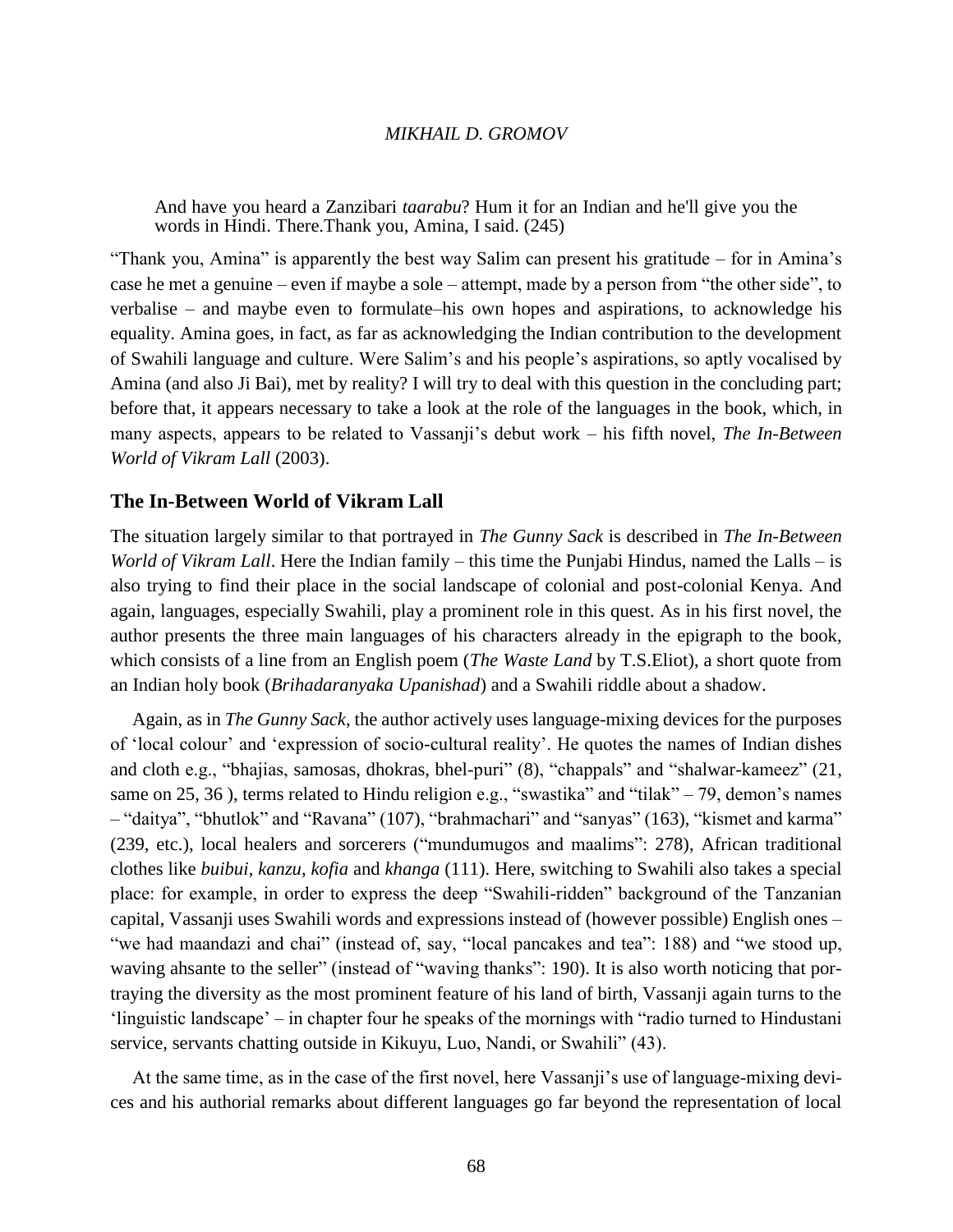colour and cultural reality. The author demonstrates that languages are in fact powerful factors in the social life of the characters, performing various functions – first of all, especially in case of the main characters of the novel, assisting them in expressing and, moreover, constructing their varied identities.

In colonial Kenya, of course, the leading role is assigned to English. For Indians, English is the constant reminder of their inferiority, of the unattainable equality with the 'sahibs', which is brilliantly expressed by Vassanji through the words of Vikram, the elder child of the Lall family, the main character and the narrator of the novel. Recalling their meeting with the Bruces, a family of British settlers whose children would later become playmates of Vikram and his sister, he observes:

They (Bruces) had rather refined accents, their language sharp and crystalline and musical, beside which ours seemed a crude approximation, for we had learned it at school and knew it to be the language of power and distinction but could never speak it their way. (10)

This is a rather precise 'linguistic reflection' of the status of Indians in colonial Kenya – it is only a "crude approximation" to the status of the English, and they never could have it other way. Indian languages – mostly Punjabi, with occasional words and expressions from other Indian tongues– are shown by the author as occupying a particular place in colonial hierarchy, in the best way embodying the ambiguous 'in-between' state of their speakers.

On the one hand, through them the white establishment acknowledges the privileged position of the Indians compared to the indigenous people. When the colonial police is raiding the African quarter next to the Indian settlement in Nakuru in search of Mau-Mau suspects, the British officers are greeting Indians in the mixture of various Indian languages: "How are you, kem-che, namaskar, salaam – you can never be too careful with the terrorists, this is for the safety of you and yours" (33). Therefore, Indian languages have a higher status than the African tongues, as Indians have a higher status compared to the Africans. On the other hand, they are also used to express the contempt of the white settlers to "coolies" - at the Nakuru railway station a drunk settler shouts at Vikram's granddad in Hindi (61). And for and by the Indian people themselves, as it seems, their native languages are used for the spontaneous and strong expression of their only true identity – the identity of colonial subjects, whose "Indianness" is being trampled down by colonialism, through the alienation from their ancestral land and through their ambiguous state in colonial Kenya. It seems that in order to stress this, the author switches to Indian languages, mostly without translation, in the most dramatic moments in the life of the characters. That becomes obvious during the police raid, when Vikram's uncle Mahesh swears in Punjabi (33); during various dramatic moments of a love affair between Vikram's sister Deepa and her African boyfriend Njoroge; at the decisive and mortally dangerous instants in business (Vikram talking to his partner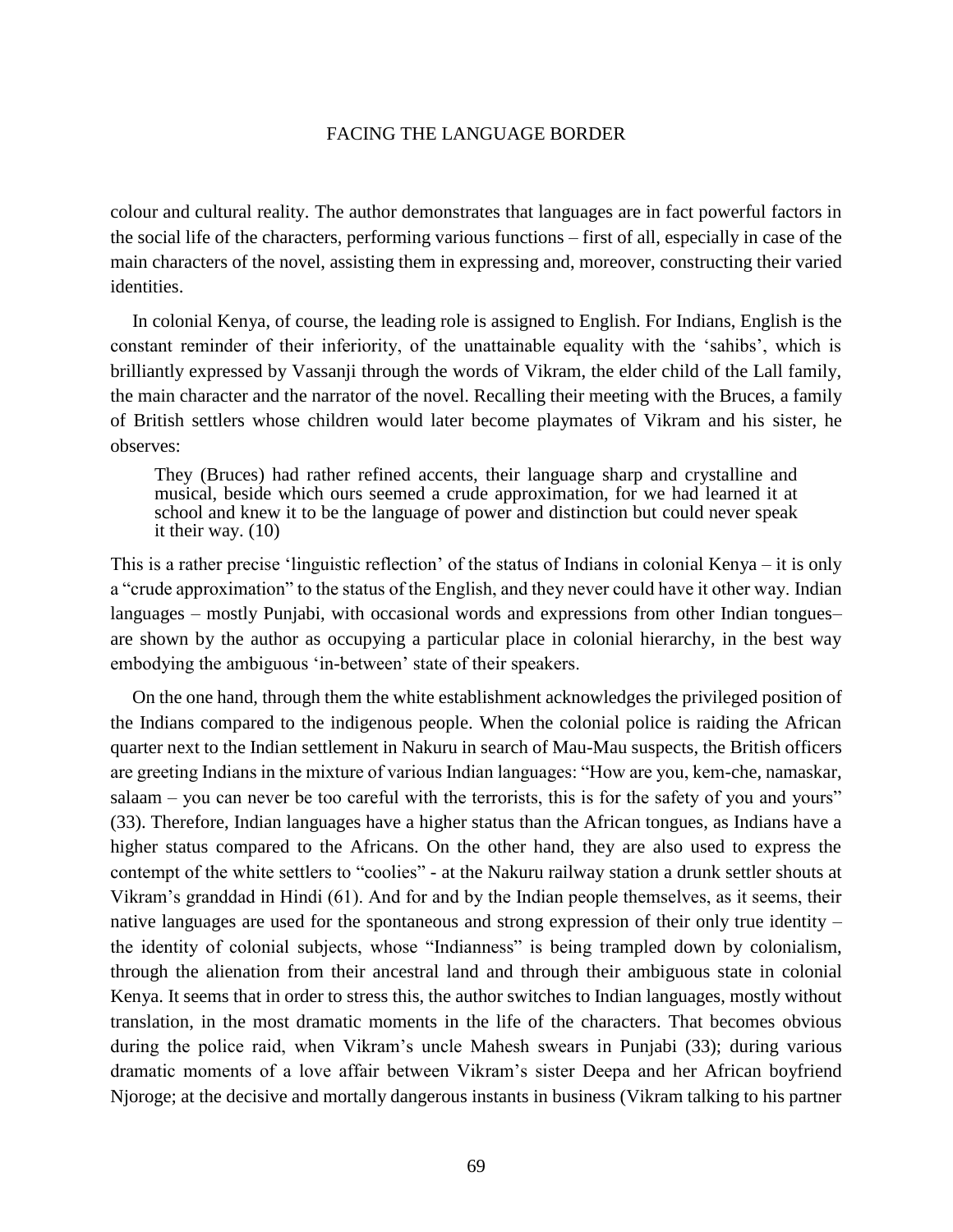Narandas about the illegal deal into which they are pushed by government officials (258); and numerous similar occasions. Expressions in Indian languages are also quoted at the moments of strong joy, but these are too few in the novel compared to those of intimidation and sorrow. Even Deepa, Vikram's sister, calls him "bhaiya" – "brother" in the moments of deep apprehension or sorrow. Thus, Indian languages, in my view, are used by the author as the most expressive marker of their 'in-between' state. They mark their status in colonial society, higher than the Africans, but lower than the British. In addition, they allow them to express their cultural identity suppressed by colonial order.

In addition, Indian languages also mark the internal compartmentalization of the Indian community by ethnic belonging. In Dar es Salaam, where Vikram was studying at the university, "there were very few Punjabis, though, most Asians speaking Cutchi and Gujarati, which I could not help but learn, to my future benefit" (182). The benefit, indeed, soon became obvious – his future wife, "shoved" to him by relatives, was a Gujarati, and only Vikram's knowledge of the language initially made the marriage tolerable for the girl, who otherwise felt ill at ease in the "hostile" Punjabi environment.

The local African languages are apparently at the bottom of the 'linguistic hierarchy' of colonial Kenya. For example, for the colonial officers the local languages (unlike, probably, Hindi) are the 'savage tongues' which they use to support their orders given to the locals, making them, as they hope, more understandable. A vivid example is again given in the police raid episode in chapter 3, where the author mixes several languages:

Out with your *karatasi*, your tax receipts! Show your work permits, or you have explaining to do before you go back to Kikuyuland. *Hiti*! *Fisi*! Hyenas! Chop-chop! (32)

Here, as we see, in the order issued by the police officers to the inhabitants of the African quarter – to line up with their documents in front of their houses – at least three languages are used. The most important words are doubled in Swahili (*karatasi* – tax receipts confirming the legal status of an African in colonial town and *chop-chop* – Anglicized corruption of Swahili expression "chapchap", meaning "quickly"). Whereas the intimidating and derogatory "hyenas" is repeated both in Swahili ("fisi") and Kikuyu ("hiti"), so that the subjects of the raid are left without a doubt about their unenviable fate in case of misbehaviour. Earlier, at the beginning of the raid, the order to leave the houses ("Out, you hyenas!") is again doubled in Swahili ("Tokeni nje! Sasa hivi!").

Among the local tongues, Swahili is given a special position. The colonial government uses Swahili for the "divide and rule" purposes – or in this case rather "unite and rule", for it is the language understandable to all communities. The government issues the anti-Mau-Mau leaflets in Swahili (42); it is used for issuing orders (as seen above) and for expressing the respect to the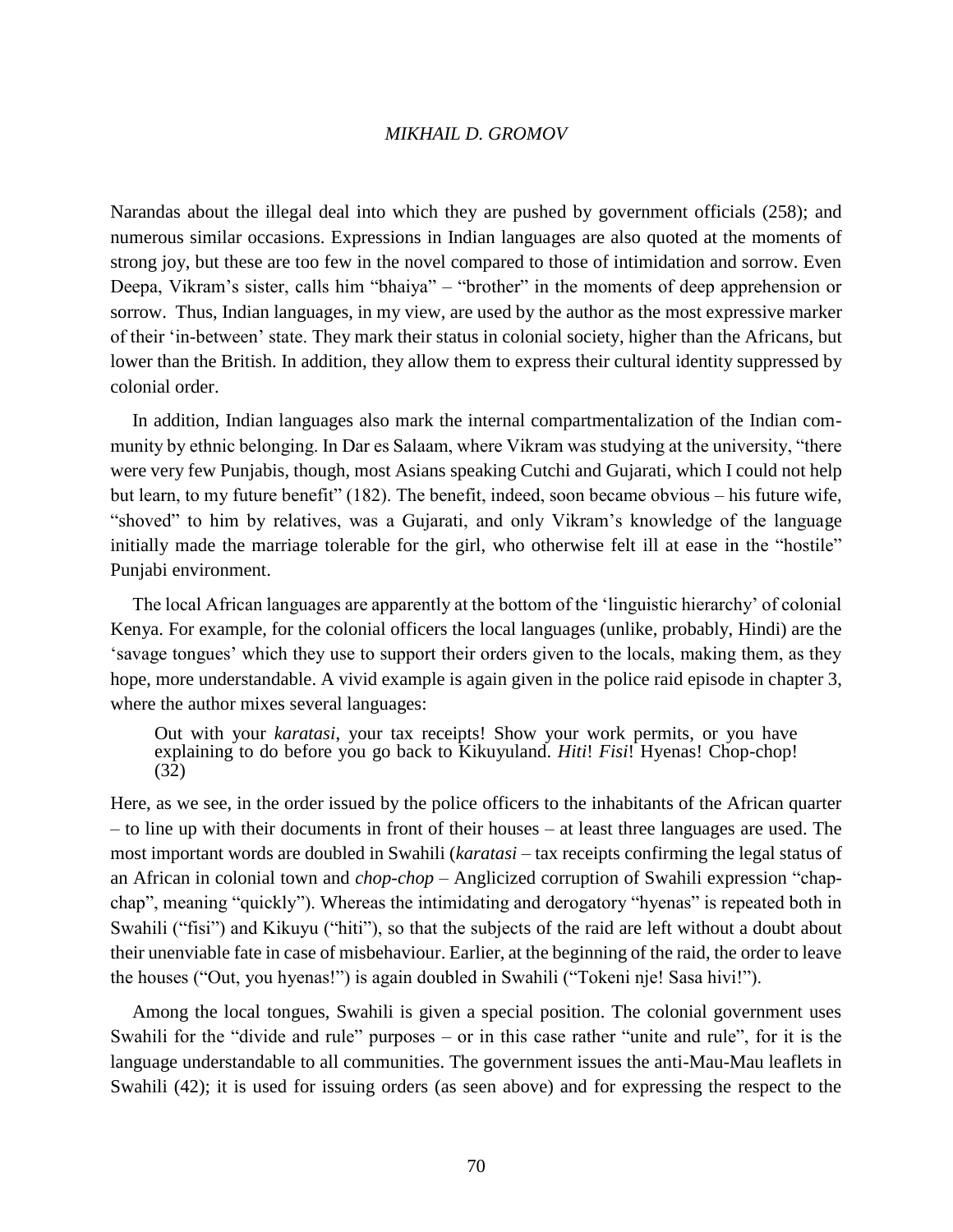superiors. The servants Amini and Mwangi address the Indian and European masters saying "tafadhali Baba", "Bwana" and even – "doubly respectfully" – "Bwana Sir" (95) and speak about them as "brown-skinned *bana-kubas* – *wazees*" (100). Also remarkable here is a form of language/grammar hybridization, because the term *wazee* is redundantly pluralized with -s, a feature of English.

Surprisingly enough, it seems that the Indian and even the European community starts to perceive Swahili as part of their everyday life, and, I dare assume, part of their – yes, already Kenyan – identity. And exactly for this reason, the language builds bridges between races and communities – they use it in the situations, which involve humaneness, 'unforeseen' by the colonial codex of communication. Njoroge, the son of Lall's Kikuyu servant Mwangi, talks to Vikram's mother in Swahili ("Yes, *nampenda*, he had told her, I love my mother, and my own mother smiled, very satisfied": 46). Mrs. Lall and her friend Sakina use the language while trying to help Mwangi, who was beaten by the police ("hitherto they had been speaking in Swahili, of which mother's version was quite rudimentary": 96). Vikram's uncle Mahesh and his friends are talking in Swahili to an African blinded by British soldiers ("Saeed and the other Indian reluctantly let go of the man, who shot off like an arrow […] and he was gently brought back with the words, *Ngoja, utaenda wapi*? Where will you go?": 74). Even the Bruces, children of a settler family decorate their letter, sent from England to their playmates, Vikram and his sister, with Swahili words – apparently to stress their 'Kenyanness', their belonging to that soil ("Say "jambo" to old Njo. *Kwa heri*! See you soon!": 103). During the family trip to Mombasa, Vikram himself acknowledges the fact that the language brings communities and races together: "The language was hard to understand (for it is the coastal Swahili, richer and more refined – MG), though it was spoken in abundance among Indians, Arabs, and Africans" (112).

Nalini Iyer, in her article on *Vikram Lall*, gives the following characterization of the younger generation of the Lall family:

While the children speak and understand Punjabi, celebrate Hindu holidays like Rakhi and Diwali, and eat *gulab jamuns* and *pakodas*, they also speak Swahili, become more engaged in local cultural and political life, and eat *ugali* and spinach with as much relish as they do chappatis. (Iyer 2011:208)

I would specifically stress the observation about Swahili, for in post-colonial Kenya, Swahili attained even greater importance in the lives of Vikram Lall, his family and his community. As with the characters of *The Gunny Sack*, it becomes one of the instruments with which they try to acquire their new identity as true Kenyans, true Africans, and true citizens of the country. Swahili words in their speech not only indicate the belonging of Vikram and his people to the new nation – it has become fashionable, it shows the commitment to the new times. Even Vikram's father claims that he is "glad it is over and now is *uhuru*" (143), and in the speech of Vikram's sister "the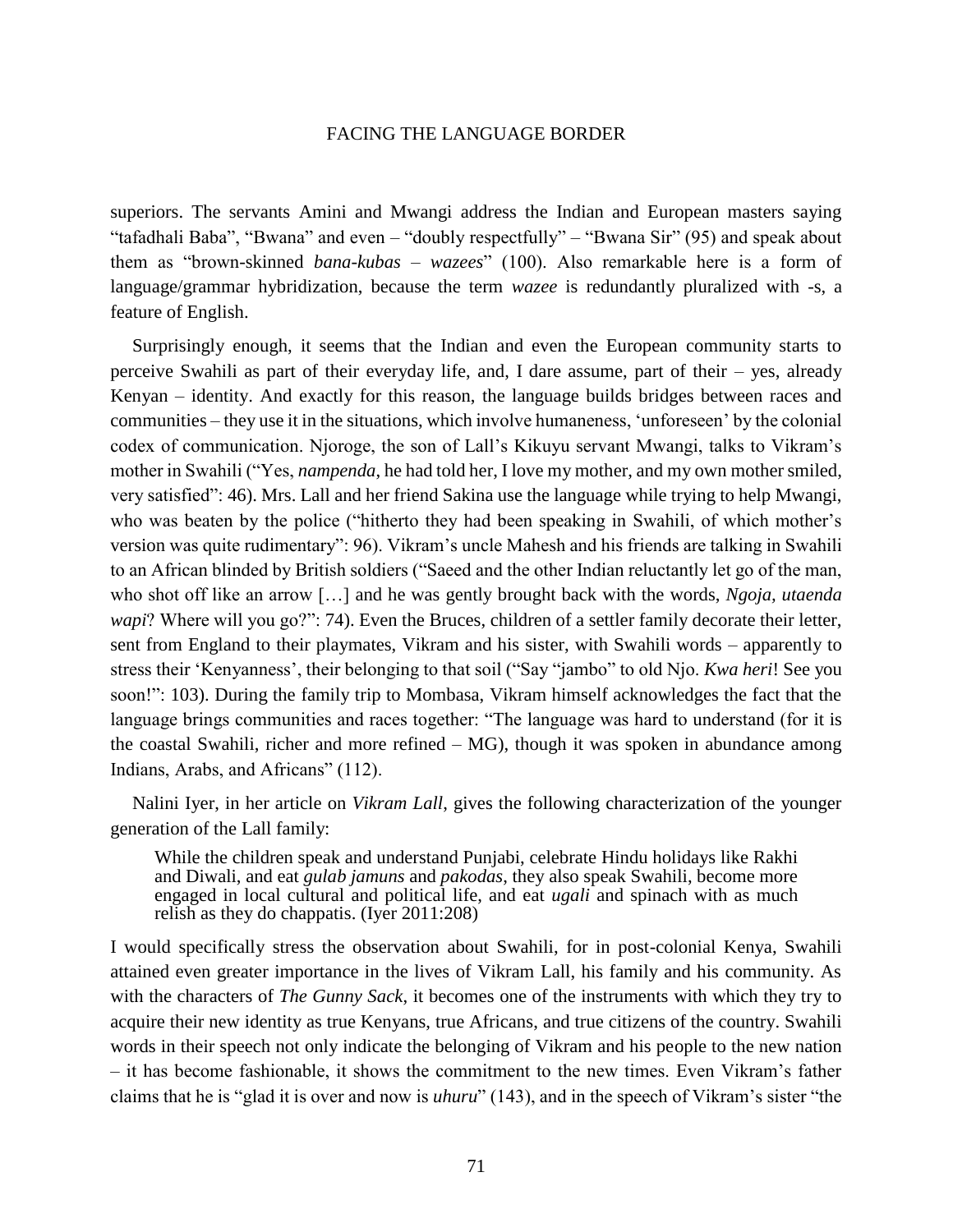odd bit of Swahili […] was charming, and Njoroge and I both laughed" (145). The language becomes so engraved into the minds of Kenyan Indians, that even to describe bribery as order of the day in post-colonial Kenya, Vikram finds nothing better as to quote a Swahili proverb that "missionaries and explorers had […] learned from the Swahili: *Ukiwa na udhia, penyeza rupia*: when in trouble, offer a dollar" (309).

However, the most serious case of Swahili used as a marker of "in-ness", of a person's true belonging not only to a new nation, but to its 'sanctum sanctorum', are Vikram's meetings with president Kenyatta. It is symptomatic, that during the first meeting, when Kenyatta in the 'fatherly' manner gratifies Vikram for the "important service to the nation" (276) he hardly uses any other language but English. However, during their subsequent meetings, when Vikram comes to the state house looking for help and at the same time assures the President of his loyalty, they use more and more Swahili in their conversations. In addition, it hardly matters for Vikram that both his 'services for the nation' and the assistance he is getting from the President are far from being legal – violation of the law is becoming almost a norm. Much more important for him is the fact that Kenyatta talks to him and to others in his presence in Swahili. This seems to be taken by Vikram as a sort of sign that he is 'in', he is one of them, a member of the 'in-group', and he is happy that he is able to reply in the language. In fact, his Swahili is good, for Vikram learned it in Tanzania where he was a university student (287). Even the demise of the President is commented by Vikram in his thoughts in two languages - "goodbye my father; *kwa heri mzee*" (330).

One more episode, however small, seems to me as adding an important nuance to the author's use of Swahili in this novel. When Paul Nderi, a government minister and Vikram's immediate boss, commits Vic to his "important service to the nation", which is a hundred percent illegal and in fact serves the enrichment of the new state elite, he does it openly in the form of the order:

I would like you to find your Indian contacts and have them change this money and stash it; like in a bank. […] And when our different constituencies need money for their operations, they will be paid by those Indians. *Umefahamu*? You understand? (257)

Seemingly, Paul Nderi uses here a Swahili expression for the same purpose as the President did – to stress Vikram's 'membership' in their limited circle. However, in my opinion the way Nderi does it resembles more the way the English officers were using it with the 'natives' in colonial days. But here the situation is somehow 'reverse': If the Britons were using Swahili to stress the inferiority and Otherness of the 'native' (learning English is impossible for you, so I have to use your 'savage tongue'), Nderi uses it to stress his own superiority and the Otherness of the 'Asian' (this is my tongue, and you have to accept it, since neither 'Kizungu' nor your 'Kihindi' do belong here). "Yours is a secondary position" – that, in my view, was the message that the new elite was sending to Vikram and his kin.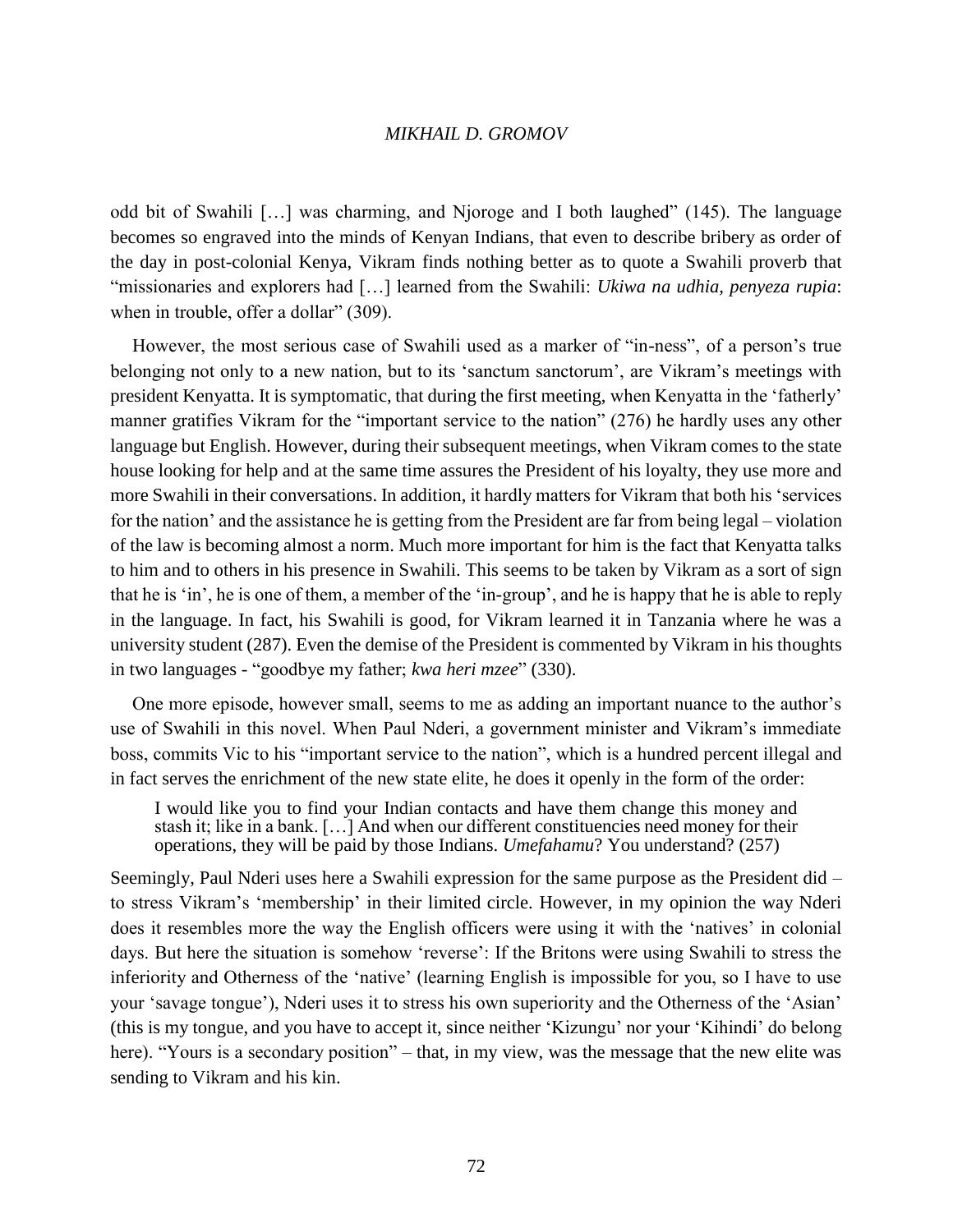Thus Swahili, which was supposed to serve as a sort of "life jacket" for Kenyan Indians, to launch them into the new nation, seems to play in the first decades of post-colonial Kenya the same function as it used to perform in colonial days. The language that the bosses use to address their subordinates, thus marking the crash of Vikram and his community's hopes to attain equality as a native inhabitant and a citizen.

## **Conclusions**

Summing up the aforesaid considerations, the presence of languages other than English, mostly through the use of what I conditionally call "language-mixing devices", serves in the two discussed novels purposes reaching far beyond the conventional use of such devices for the needs of reproducing the local colour or specific cultural realities.

Languages in these novels perform multiple functions, - such as describing various aspects of social relationships in East African society in various periods of history, creating a panorama of East Africa as a contact zone of various cultures and reflecting diversity. One of the main functions is expressing and constructing the characters' identity in various times and contexts. Amongst these languages, the most prominent role is delegated to Swahili, which plays cognate, but slightly different roles in the lives of the novels' main characters. For Vikram Lall it is a means of adaptation and survival, of donning an identity proposed by the new elite of his country. For Salim – it is a way to reconcile with his African ancestry, his African blood inherited from his slave grandmother, with the long and turbulent history of his community and his land.

In both post-colonial Kenya and Tanzania Swahili was supposed to become a symbol of a new nation, of a new consciousness and identity shared by all the people of these countries, regardless of their ethnic and other backgrounds. As put by Ilieva and Odiemo-Munara, "Inter-ethnic and transnational migrations in East Africa have called for the rethinking of narrow conceptualization of languages and their importance. A failure in knowledge of the "dominant" language(s) of the new geographical/social space one occupies, temporarily or permanently, could easily be viewed as either an inability or lack of willingness to integrate or a tendency towards racial/ethnic isolationnism" (Ilieva and Odiemo-Munara 2011: 198).

The question, whether the Indians in East Africa managed to acquire their new identity, is apparently left open by the author – his works are rather describing the process of searching for it, a search that in his novels was to a very high extent manifested through the language medium. However, we dare assume that they, largely, failed. Both Salim and Vikram, as well as their closest relatives and age-mates (Salim's brother Sona and Vikram's sister Deepa) find their shelter in the lands far from East Africa – in the USA and Canada; moreover, even there they do not assume their 'haven of peace'. Peter Kalinney in his evaluation of *The Gunny Sack* suggests that it "offers a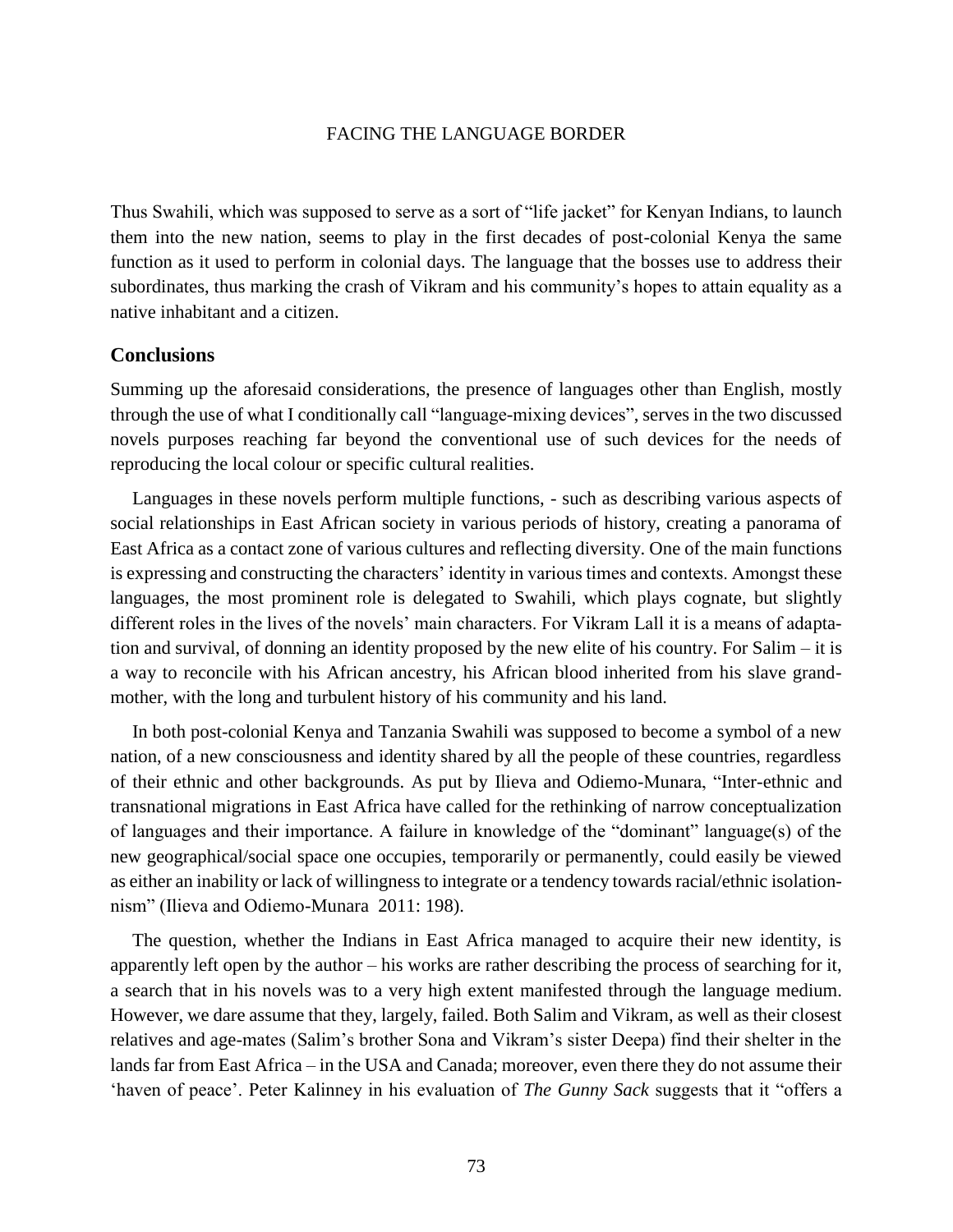narrative of perpetual motion"; and that it is "a narrative of packing and unpacking, of making do in the situations that offer few easy choices". According to him, the metaphor of "the gunny sack", is "a signpost for the family's resourcefulness, and […] their participation in transnational symbols of migration" (2008: 8). Agreeing generally, I dare offer an additional interpretation of the metaphor of the sack as a shabby receptacle of the past, its secrets, its curses, calls and evocations, and, along with that – as the very symbol of incessant "packing and unpacking". This seems to be confirmed, implicitly, in the final monologue of Salim, which he actually recites exactly parting with the gunny:

Thus the disposition of the past. To be remembered and acknowledged, if only partly understood, without the baggage of paraphernalia […]. We had our dreams, Little One, we dreamt the world, which was large and beautiful and exciting, and it came to us this world, even though it was more than we bargained for, it came in large soaking waves and wrecked us, but we are thankful, for to have dreamt was enough. (268-69)

And it seems that sharing the language was one of the ways to realise this dream, the dream of a new land, a new self and a new identity. Carol Myers-Scotton, although in relation to a somewhat different situation, made an observation that, in my view, is quite applicable to the matters discussed in this paper. She says that the negotiation principle "sees code choices as identity negotiations. 'Identity' is used in a very general sense; I do not mean to imply that code choices can fashion new persons out of speakers. What they can do is negotiate a particular identity for the speaker in relation to other participants in the exchange" (Myers-Scotton 1995: 151-52). It seems that exactly such choices were concerning the characters in the discussed novels. The choice of language that would allow them if not to acquire, but at least to negotiate an identity different from their initial one. In addition, as I tried to show, certain developments even in colonial days seemed to promise to such a negotiation to end successfully. However, the paradoxes and vicissitudes of post-colonial development led the local Indians to the state of, quoting Justus Makokha, 'interstitial people' – which state seems to be, however slowly, starting to vanish only now, in the beginning of the twenty-first century.

And, finally, the multilingualism of Vassanji's novels allows to reflect not only the multiplicity of Vassanji's own background as a multi-cultural person and writer, – as defined by Pandit, "the Toronto-based East African writer of Indian extraction" – but also of the background of his proposed audience, his 'implied readers'. As I dare assume, his novels, in spite of the author's international acclaim, are primarily (if not privilegedly) targeting the East African audience. Broadening the statement of Mugyabuso Mulokozi, quoted in this study, I assume that it was exactly the 'East Africanness' of the author and his primary audience that he wanted to stress, and that motivated him to use in a masterful and elaborate manner the language-mixing devices in his novels.